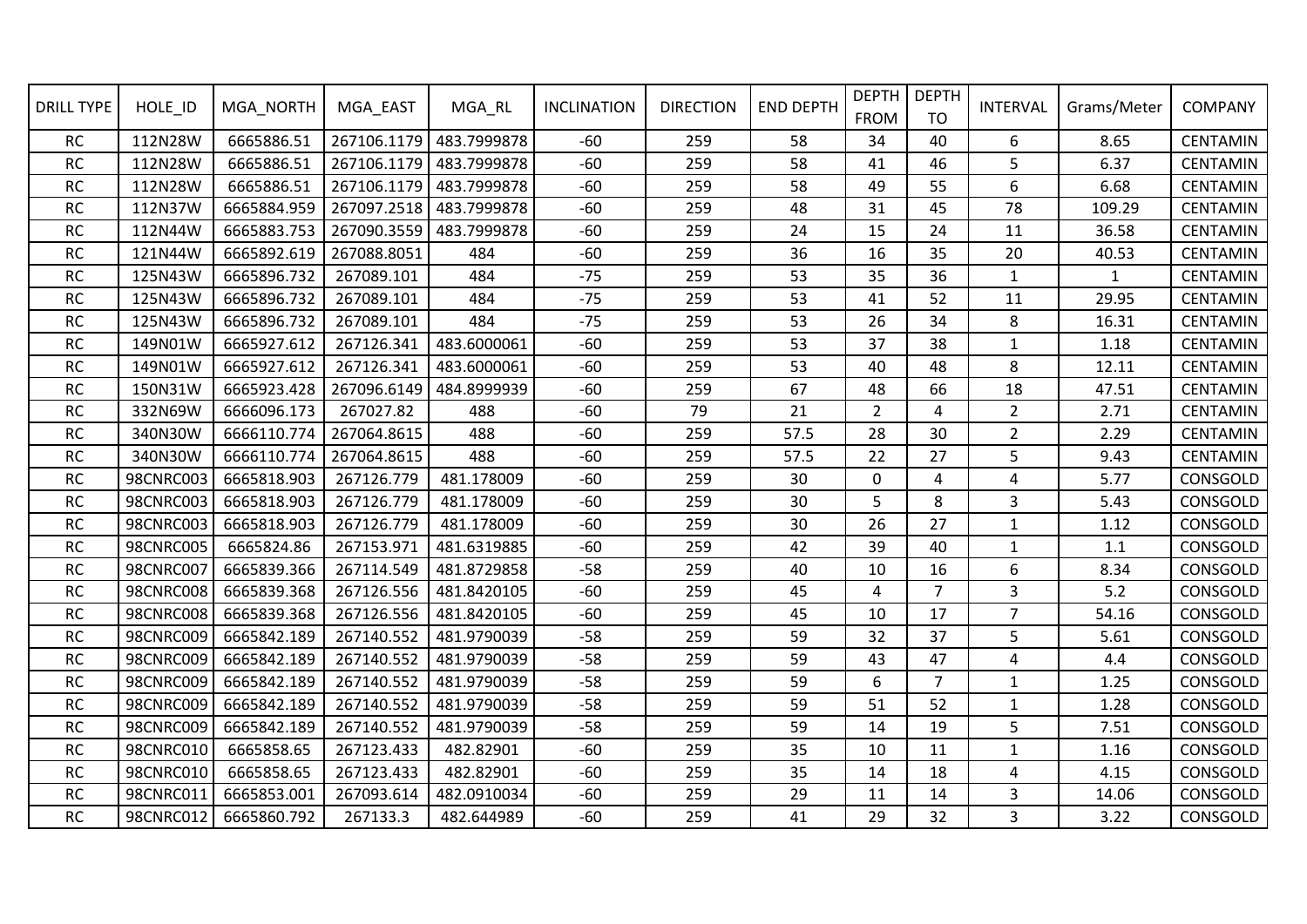| <b>RC</b> | 98CNRC012 | 6665860.792 | 267133.3   | 482.644989  | $-60$ | 259 | 41 | 34               | 40             | 6                       | 10.98          | CONSGOLD |
|-----------|-----------|-------------|------------|-------------|-------|-----|----|------------------|----------------|-------------------------|----------------|----------|
| RC        | 98CNRC013 | 6665821.523 | 267136.247 | 481.3850098 | $-60$ | 259 | 66 | 24               | 25             | $\mathbf{1}$            | 1.36           | CONSGOLD |
| <b>RC</b> | 98CNRC013 | 6665821.523 | 267136.247 | 481.3850098 | $-60$ | 259 | 66 | 49               | 57             | 8                       | 76.99          | CONSGOLD |
| RC        | 98CNRC014 | 6665879.438 | 267126.842 | 483.9909973 | $-60$ | 259 | 35 | 17               | 18             | $\mathbf 1$             | 1.09           | CONSGOLD |
| <b>RC</b> | 98CNRC014 | 6665879.438 | 267126.842 | 483.9909973 | -60   | 259 | 35 | 22               | 24             | $\overline{2}$          | 2.48           | CONSGOLD |
| RC        | 98CNRC015 | 6665907.058 | 267056.053 | 484.54599   | $-54$ | 79  | 53 | 36               | 41             | 5                       | 8.35           | CONSGOLD |
| <b>RC</b> | 98CNRC016 | 6665926.44  | 267055.593 | 484.8970032 | $-61$ | 79  | 59 | 12               | 13             | $1\,$                   | 1.2            | CONSGOLD |
| <b>RC</b> | 98CNRC016 | 6665926.44  | 267055.593 | 484.8970032 | $-61$ | 79  | 59 | 34               | 35             | $\mathbf{1}$            | 1.39           | CONSGOLD |
| RC        | 98CNRC016 | 6665926.44  | 267055.593 | 484.8970032 | $-61$ | 79  | 59 | $\overline{2}$   | $\overline{3}$ | $\mathbf 1$             | 1.04           | CONSGOLD |
| RC        | 98CNRC017 | 6665973.943 | 267090.653 | 485.1300049 | $-60$ | 259 | 47 | 11               | 12             | $1\,$                   | $\overline{2}$ | CONSGOLD |
| RC        | 98CNRC017 | 6665973.943 | 267090.653 | 485.1300049 | $-60$ | 259 | 47 | 25               | 26             | $\mathbf 1$             | 1.1            | CONSGOLD |
| <b>RC</b> | 98CNRC017 | 6665973.943 | 267090.653 | 485.1300049 | $-60$ | 259 | 47 | 28               | 29             | $1\,$                   | 1.08           | CONSGOLD |
| RC        | 98CNRC017 | 6665973.943 | 267090.653 | 485.1300049 | $-60$ | 259 | 47 | 30               | 35             | 5                       | 6.83           | CONSGOLD |
| RC        | 98CNRC017 | 6665973.943 | 267090.653 | 485.1300049 | $-60$ | 259 | 47 | 37               | 41             | 4                       | 7.3            | CONSGOLD |
| <b>RC</b> | 98CNRC019 | 6665946.033 | 267051.992 | 484.7780151 | $-58$ | 79  | 40 | 19               | 22             | 3                       | 3.18           | CONSGOLD |
| RC        | 98CNRC020 | 6665956.723 | 267106.254 | 484.428009  | $-60$ | 259 | 51 | $\boldsymbol{9}$ | 12             | 3                       | 3.49           | CONSGOLD |
| <b>RC</b> | 98CNRC020 | 6665956.723 | 267106.254 | 484.428009  | $-60$ | 259 | 51 | 46               | 47             | $\mathbf{1}$            | 1.05           | CONSGOLD |
| RC        | 98CNRC021 | 6665966.188 | 267045.752 | 484.8299866 | $-60$ | 79  | 35 | 30               | 31             | $\mathbf{1}$            | 1.07           | CONSGOLD |
| RC        | 98CNRC022 | 6665976.807 | 267105.666 | 484.1849976 | $-61$ | 255 | 66 | 12               | 16             | 4                       | 4.58           | CONSGOLD |
| <b>RC</b> | 98CNRC022 | 6665976.807 | 267105.666 | 484.1849976 | $-61$ | 255 | 66 | 25               | 30             | 5                       | 7.68           | CONSGOLD |
| RC        | 98CNRC022 | 6665976.807 | 267105.666 | 484.1849976 | $-61$ | 255 | 66 | 50               | 58             | 8                       | 11.04          | CONSGOLD |
| <b>RC</b> | 98CNRC022 | 6665976.807 | 267105.666 | 484.1849976 | $-61$ | 255 | 66 | 60               | 65             | 5                       | 7.65           | CONSGOLD |
| RC        | 98CNRC024 | 6665996.047 | 267095.485 | 484.2260132 | $-60$ | 259 | 69 | 43               | 48             | 8                       | 10.54          | CONSGOLD |
| <b>RC</b> | 98CNRC024 | 6665996.047 | 267095.485 | 484.2260132 | $-60$ | 259 | 69 | 18               | 19             | $\mathbf{1}$            | 1.02           | CONSGOLD |
| RC        | 98CNRC024 | 6665996.047 | 267095.485 | 484.2260132 | $-60$ | 259 | 69 | $\mathbf 0$      | 5              | 5                       | 12.59          | CONSGOLD |
| RC        | 98CNRC024 | 6665996.047 | 267095.485 | 484.2260132 | $-60$ | 259 | 69 | 51               | 67             | 16                      | 41.14          | CONSGOLD |
| RC        | 98CNRC025 | 6665998.772 | 267113.035 | 486.8559875 | $-59$ | 255 | 59 | 21               | 22             | $\mathbf{1}$            | 1.2            | CONSGOLD |
| RC        | 98CNRC025 | 6665998.772 | 267113.035 | 486.8559875 | $-59$ | 255 | 59 | 32               | 40             | 8                       | 15.19          | CONSGOLD |
| <b>RC</b> | 98CNRC025 | 6665998.772 | 267113.035 | 486.8559875 | $-59$ | 255 | 59 | 42               | 49             | $\overline{7}$          | 9.75           | CONSGOLD |
| <b>RC</b> | 98CNRC025 | 6665998.772 | 267113.035 | 486.8559875 | $-59$ | 255 | 59 | 50               | 55             | 5                       | 5.05           | CONSGOLD |
| RC        | 98CNRC026 | 6666010.851 | 267069.456 | 485.1919861 | $-60$ | 259 | 30 | 27               | 29             | $\overline{2}$          | 2.63           | CONSGOLD |
| <b>RC</b> | 98CNRC027 | 6666014.769 | 267088.779 | 485.0169983 | $-60$ | 259 | 30 | 16               | 17             | $\mathbf{1}$            | 1.42           | CONSGOLD |
| <b>RC</b> | 98CNRC028 | 6666026.929 | 267045.437 | 486.0539856 | $-60$ | 79  | 53 | 30               | 34             | $\overline{\mathbf{4}}$ | 4.63           | CONSGOLD |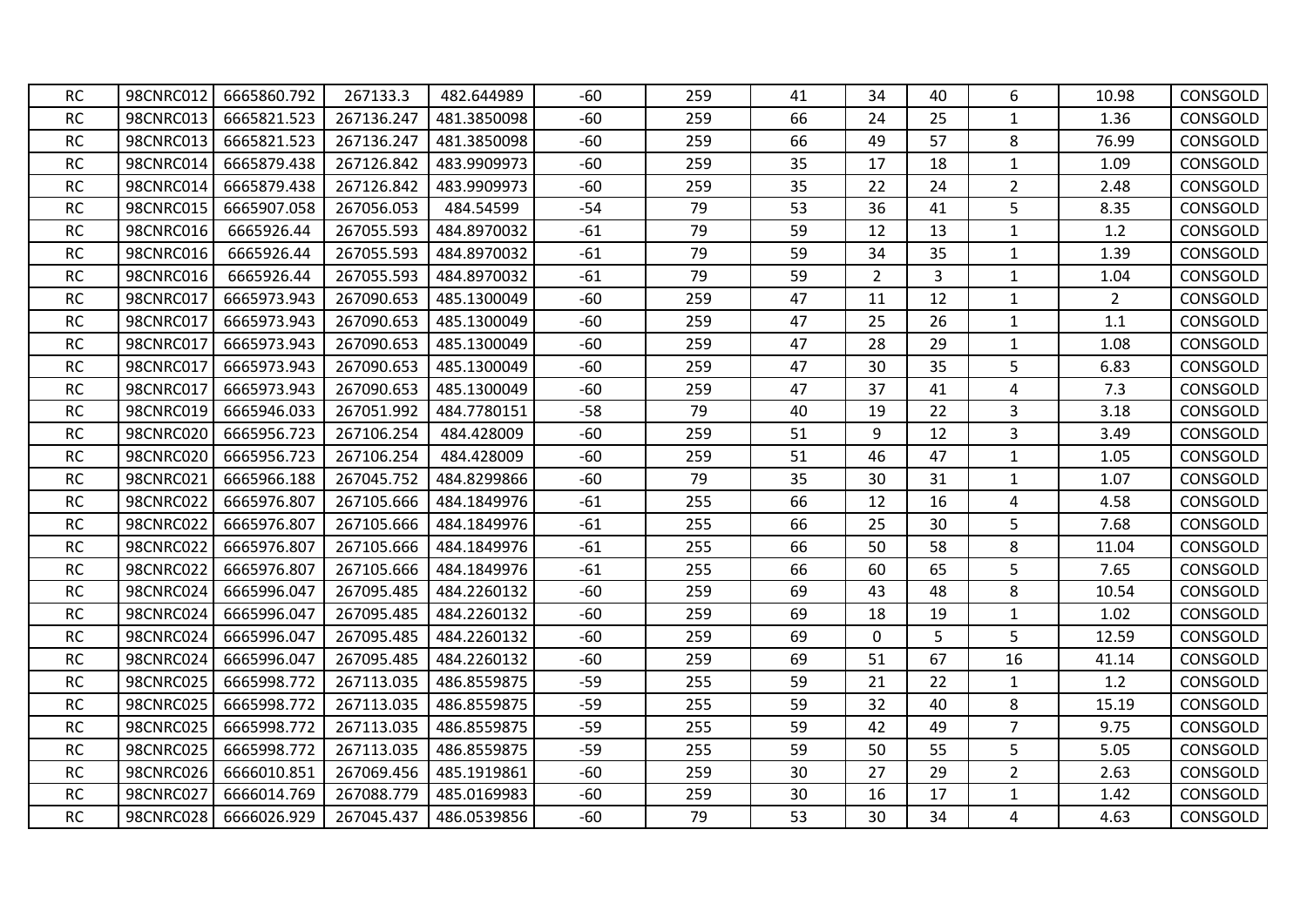| <b>RC</b> | 98CNRC028 | 6666026.929 | 267045.437 | 486.0539856 | -60   | 79  | 53 | 38           | 41             | 3                       | 4.35         | CONSGOLD         |
|-----------|-----------|-------------|------------|-------------|-------|-----|----|--------------|----------------|-------------------------|--------------|------------------|
| <b>RC</b> | 98CNRC029 | 6666046.177 | 267040.696 | 485.7460022 | $-60$ | 79  | 38 | 27           | 34             | $\overline{7}$          | 17.6         | CONSGOLD         |
| <b>RC</b> | 98CNRC029 | 6666046.177 | 267040.696 | 485.7460022 | $-60$ | 79  | 38 | 34           | 38             | 4                       | 10.04        | CONSGOLD         |
| <b>RC</b> | 98CNRC030 | 6665975.458 | 267099.299 | 484.8009949 | $-60$ | 259 | 38 | 23           | 24             | $1\,$                   | 1.32         | CONSGOLD         |
| <b>RC</b> | 98CNRC031 | 6666055.133 | 267087.847 | 486.5809937 | $-61$ | 259 | 43 | 38           | 43             | 5                       | 6.9          | CONSGOLD         |
| <b>RC</b> | 98CNRC032 | 6666150.035 | 267051.646 | 486.7590027 | $-60$ | 259 | 45 | 37           | 38             | $\mathbf{1}$            | 1.33         | CONSGOLD         |
| <b>RC</b> | 98CNRC034 | 6665915.112 | 267045.669 | 485.1279907 | $-63$ | 79  | 70 | $\mathbf{0}$ | $\overline{3}$ | 3                       | 3.12         | CONSGOLD         |
| <b>RC</b> | 98CNRC034 | 6665915.112 | 267045.669 | 485.1279907 | $-63$ | 79  | 70 | 47           | 53             | 6                       | 18.06        | CONSGOLD         |
| <b>RC</b> | 98CNRC035 | 6665996.796 | 267101.777 | 484.0769958 | -60   | 259 | 40 | 12           | 15             | 3                       | 3.89         | CONSGOLD         |
| RC        | 98CNRC035 | 6665996.796 | 267101.777 | 484.0769958 | $-60$ | 259 | 40 | 19           | 26             | 13                      | 11.08        | CONSGOLD         |
| <b>RC</b> | 98CNRC035 | 6665996.796 | 267101.777 | 484.0769958 | $-60$ | 259 | 40 | 29           | 30             | $\mathbf{1}$            | $\mathbf{1}$ | CONSGOLD         |
| <b>RC</b> | 98CNRC036 | 6666044.215 | 267027.195 | 485.3649902 | -60   | 79  | 60 | 52           | 54             | $\overline{2}$          | 2.38         | CONSGOLD         |
| <b>RC</b> | 98CNRC040 | 6666146.914 | 267031.376 | 485.8829956 | -60   | 259 | 63 | 53           | 54             | $\mathbf{1}$            | 1.03         | CONSGOLD         |
| RC        | 98CNRC040 | 6666146.914 | 267031.376 | 485.8829956 | $-60$ | 259 | 63 | 59           | 63             | 4                       | 4.3          | CONSGOLD         |
| <b>RC</b> | 98CNRC041 | 6666126.24  | 267021.754 | 486.4840088 | $-60$ | 259 | 41 | 23           | 24             | $1\,$                   | 1.52         | CONSGOLD         |
| <b>RC</b> | CAM1      | 6665863.357 | 267106.145 | 482.6900024 | $-60$ | 247 | 46 | 32           | 33             | $\mathbf{1}$            | 1.76         | LONE STAR        |
| <b>RC</b> | CAM10     | 6665922.059 | 267126.558 | 484.2799988 | -60   | 261 | 46 | 31           | 36             | 5                       | 5.46         | <b>LONE STAR</b> |
| <b>RC</b> | CAM10     | 6665922.059 | 267126.558 | 484.2799988 | $-60$ | 261 | 46 | 38           | 39             | $1\,$                   | 1.21         | LONE STAR        |
| <b>RC</b> | CAM11     | 6665930.451 | 267101.803 | 484.5799866 | $-60$ | 261 | 76 | 26           | 30             | $\overline{4}$          | 7.78         | <b>LONE STAR</b> |
| <b>RC</b> | CAM11     | 6665930.451 | 267101.803 | 484.5799866 | -60   | 261 | 76 | 37           | 40             | 3                       | 3.35         | <b>LONE STAR</b> |
| <b>RC</b> | CAM11     | 6665930.451 | 267101.803 | 484.5799866 | $-60$ | 261 | 76 | 30           | 36             | 6                       | 8.36         | <b>LONE STAR</b> |
| <b>RC</b> | CAM12     | 6665942.414 | 267098.914 | 484.730011  | -60   | 259 | 46 | 22           | 23             | $\mathbf{1}$            | 1.24         | <b>LONE STAR</b> |
| <b>RC</b> | CAM14     | 6665946.374 | 267121.382 | 484.1199951 | $-60$ | 261 | 48 | 32           | 33             | $\mathbf{1}$            | 1.3          | <b>LONE STAR</b> |
| <b>RC</b> | CAM14     | 6665946.374 | 267121.382 | 484.1199951 | $-60$ | 261 | 48 | 38           | 42             | 4                       | 43.28        | <b>LONE STAR</b> |
| <b>RC</b> | CAM15     | 6665954.975 | 267096.715 | 484.75      | $-60$ | 259 | 58 | 24           | 30             | 6                       | 6.61         | <b>LONE STAR</b> |
| <b>RC</b> | CAM15     | 6665954.975 | 267096.715 | 484.75      | $-60$ | 259 | 58 | 53           | 55             | $\overline{2}$          | 2.79         | <b>LONE STAR</b> |
| <b>RC</b> | CAM16     | 6665966.772 | 267094.187 | 484.6499939 | $-60$ | 259 | 64 | 54           | 61             | $\overline{7}$          | 28.3         | <b>LONE STAR</b> |
| <b>RC</b> | CAM16     | 6665966.772 | 267094.187 | 484.6499939 | -60   | 259 | 64 | 61           | 64             | 3                       | 5.51         | <b>LONE STAR</b> |
| RC        | CAM17     | 6665969.342 | 267106.956 | 484.2600098 | $-60$ | 259 | 34 | 10           | 11             | $\mathbf{1}$            | 1.02         | <b>LONE STAR</b> |
| <b>RC</b> | CAM17     | 6665969.342 | 267106.956 | 484.2600098 | $-60$ | 259 | 34 | 14           | 18             | $\overline{\mathbf{4}}$ | 5.73         | <b>LONE STAR</b> |
| <b>RC</b> | CAM18     | 6665971.224 | 267117.158 | 483.9599915 | -60   | 259 | 48 | 29           | 43             | 16                      | 48.18        | <b>LONE STAR</b> |
| <b>RC</b> | CAM19     | 6665991.134 | 267087.316 | 484.3200073 | -60   | 259 | 64 | 43           | 44             | $\mathbf{1}$            | 1.25         | <b>LONE STAR</b> |
| <b>RC</b> | CAM19     | 6665991.134 | 267087.316 | 484.3200073 | $-60$ | 259 | 64 | 28           | 29             | $\mathbf{1}$            | 1.33         | <b>LONE STAR</b> |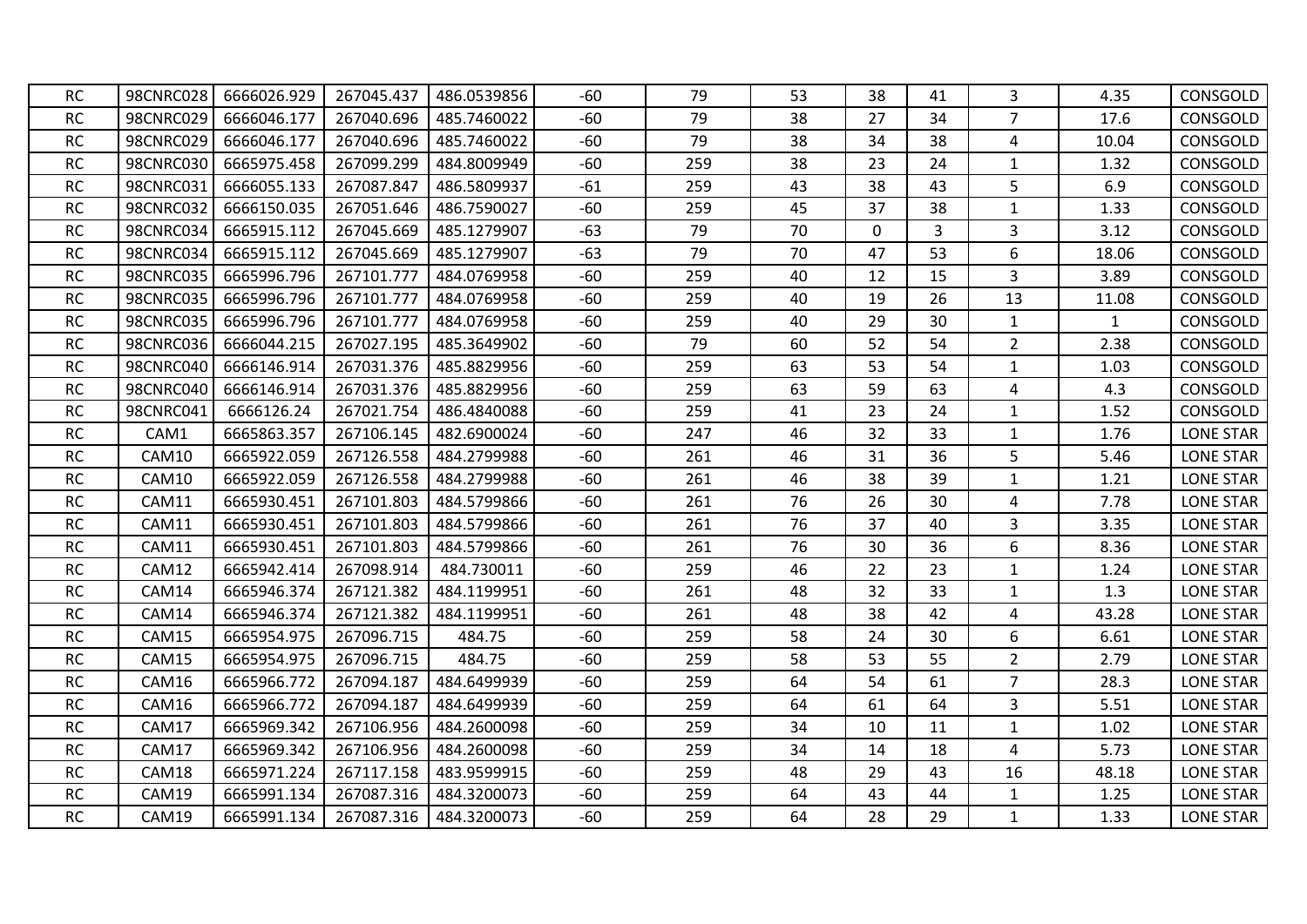| <b>RC</b> | CAM19            | 6665991.134 | 267087.316 | 484.3200073 | $-60$          | 259         | 64   | 32          | 41  | 9              | 17.72 | <b>LONE STAR</b> |
|-----------|------------------|-------------|------------|-------------|----------------|-------------|------|-------------|-----|----------------|-------|------------------|
| RC        | CAM2             | 6665859.875 | 267092.368 | 482.5599976 | $-60$          | 261         | 28   | 9           | 10  | $\mathbf{1}$   | 1.76  | <b>LONE STAR</b> |
| <b>RC</b> | CAM20            | 6665988.418 | 267102.877 | 484         | $-60$          | 260         | 34   | 26          | 27  | $\mathbf{1}$   | 1.05  | <b>LONE STAR</b> |
| <b>RC</b> | CAM20            | 6665988.418 | 267102.877 | 484         | $-60$          | 260         | 34   | 10          | 15  | 5              | 5.72  | <b>LONE STAR</b> |
| <b>RC</b> | CAM21            | 6666018.575 | 267097.651 | 484.980011  | $-60$          | 259         | 52   | 27          | 28  | $\mathbf{1}$   | 1.56  | <b>LONE STAR</b> |
| RC        | CAM21            | 6666018.575 | 267097.651 | 484.980011  | $-60$          | 259         | 52   | 32          | 36  | 4              | 23.57 | <b>LONE STAR</b> |
| <b>RC</b> | CAM23            | 6666066.707 | 267084.223 | 486.7399902 | $-60$          | 259         | 52   | 32          | 34  | $\overline{2}$ | 2.41  | <b>LONE STAR</b> |
| <b>RC</b> | CAM23            | 6666066.707 | 267084.223 | 486.7399902 | $-60$          | 259         | 52   | 40          | 41  | $\mathbf{1}$   | 1.29  | <b>LONE STAR</b> |
| $\sf RC$  | CAM24            | 6666089.975 | 267068.959 | 487.519989  | $-60$          | 261         | 63   | 14          | 19  | 5              | 10.31 | <b>LONE STAR</b> |
| $\sf RC$  | CAM24            | 6666089.975 | 267068.959 | 487.519989  | $-60$          | 261         | 63   | 34          | 42  | 8              | 33.54 | <b>LONE STAR</b> |
| <b>RC</b> | CAM24            | 6666089.975 | 267068.959 | 487.519989  | $-60$          | 261         | 63   | 55          | 56  | $\mathbf 1$    | 1.63  | <b>LONE STAR</b> |
| <b>RC</b> | CAM25            | 6666111.931 | 267060.231 | 487.3500061 | $-60$          | 257         | 58   | $\mathbf 0$ | 3   | $\mathbf{3}$   | 3.65  | <b>LONE STAR</b> |
| <b>RC</b> | CAM25            | 6666111.931 | 267060.231 | 487.3500061 | $-60$          | 257         | 58   | 22          | 28  | 6              | 15.63 | <b>LONE STAR</b> |
| RC        | CAM25            | 6666111.931 | 267060.231 | 487.3500061 | $-60$          | 257         | 58   | 40          | 45  | 5              | 5.08  | <b>LONE STAR</b> |
| <b>RC</b> | CAM27            | 6666014.541 | 267077.648 | 484.6000061 | $-60$          | 257         | 46   | 32          | 34  | $\overline{2}$ | 2.17  | <b>LONE STAR</b> |
| RC        | CAM27            | 6666014.541 | 267077.648 | 484.6000061 | -60            | 257         | 46   | 25          | 30  | 5              | 10.65 | <b>LONE STAR</b> |
| RC        | CAM3             | 6665878.69  | 267104.393 | 483.7900085 | $-60$          | 263         | 52   | 34          | 46  | 14             | 21.75 | <b>LONE STAR</b> |
| <b>RC</b> | CAM4             | 6665892.103 | 267101.041 | 484.0499878 | $-60$          | 259         | 58   | 31          | 39  | 8              | 17.03 | <b>LONE STAR</b> |
| <b>RC</b> | CAM4             | 6665892.103 | 267101.041 | 484.0499878 | $-60$          | 259         | 58   | 39          | 49  | 10             | 35.76 | <b>LONE STAR</b> |
| RC        | CAM6             | 6665897.351 | 267130.186 | 484.3399963 | $-60$          | 259         | 52   | 23          | 24  | $\mathbf{1}$   | 1.52  | <b>LONE STAR</b> |
| <b>RC</b> | CAM7             | 6665904.164 | 267099.591 | 483.980011  | $-60$          | 259         | 64   | 17          | 23  | 6              | 6.02  | <b>LONE STAR</b> |
| RC        | CAM7             | 6665904.164 | 267099.591 | 483.980011  | $-60$          | 259         | 64   | 24          | 29  | 5              | 5.41  | <b>LONE STAR</b> |
| $\sf RC$  | CAM7             | 6665904.164 | 267099.591 | 483.980011  | $-60$          | 259         | 64   | 35          | 43  | 8              | 9.71  | LONE STAR        |
| RC        | CAM7             | 6665904.164 | 267099.591 | 483.980011  | $-60$          | 259         | 64   | 43          | 46  | 3              | 3.44  | <b>LONE STAR</b> |
| $\sf RC$  | CAM7             | 6665904.164 | 267099.591 | 483.980011  | $-60$          | 259         | 64   | 51          | 54  | 3              | 4.13  | <b>LONE STAR</b> |
| RC        | CAM8             | 6665917.737 | 267102.114 | 484.2600098 | $-60$          | 259         | 70   | 24          | 28  | 4              | 10.97 | <b>LONE STAR</b> |
| DD        | CD <sub>09</sub> | 6665855.099 | 267144.462 | 482         | $-60$          | 259         | 132  | 12          | 13  | $\mathbf{1}$   | 1.8   |                  |
| DD        | CD <sub>09</sub> | 6665855.099 | 267144.462 | 482         | $-60$          | 259         | 132  | 18          | 19  | $\mathbf{1}$   | 2.32  |                  |
| DD        | CD <sub>09</sub> | 6665855.099 | 267144.462 | 482         | $-60$          | 259         | 132  | 100         | 101 | $\mathbf{1}$   | 5.41  |                  |
| DD        | CD <sub>09</sub> | 6665855.099 | 267144.462 | 482         | $-60$          | 259         | 132  | 104         | 105 | $\mathbf{1}$   | 3.6   |                  |
| DD        | CNDD001          | 6665983.968 | 267124.798 | 485.2709961 | $-59$          | 262.1       | 75.2 | 46          | 47  | $\mathbf 1$    | 1.43  | <b>CROESUS</b>   |
| DD        | CNDD001          | 6665983.968 | 267124.798 | 485.2709961 | $-59$          | 262.1       | 75.2 | 66          | 67  | $\mathbf{1}$   | 1.03  | <b>CROESUS</b>   |
| DD        | CNDD002          | 6665835.792 | 267140.102 | 481.4389954 | $-59.90000153$ | 260.3999939 | 96.1 | 40          | 41  | 0.5            | 1.021 | <b>CROESUS</b>   |
|           |                  |             |            |             |                |             |      |             |     |                |       |                  |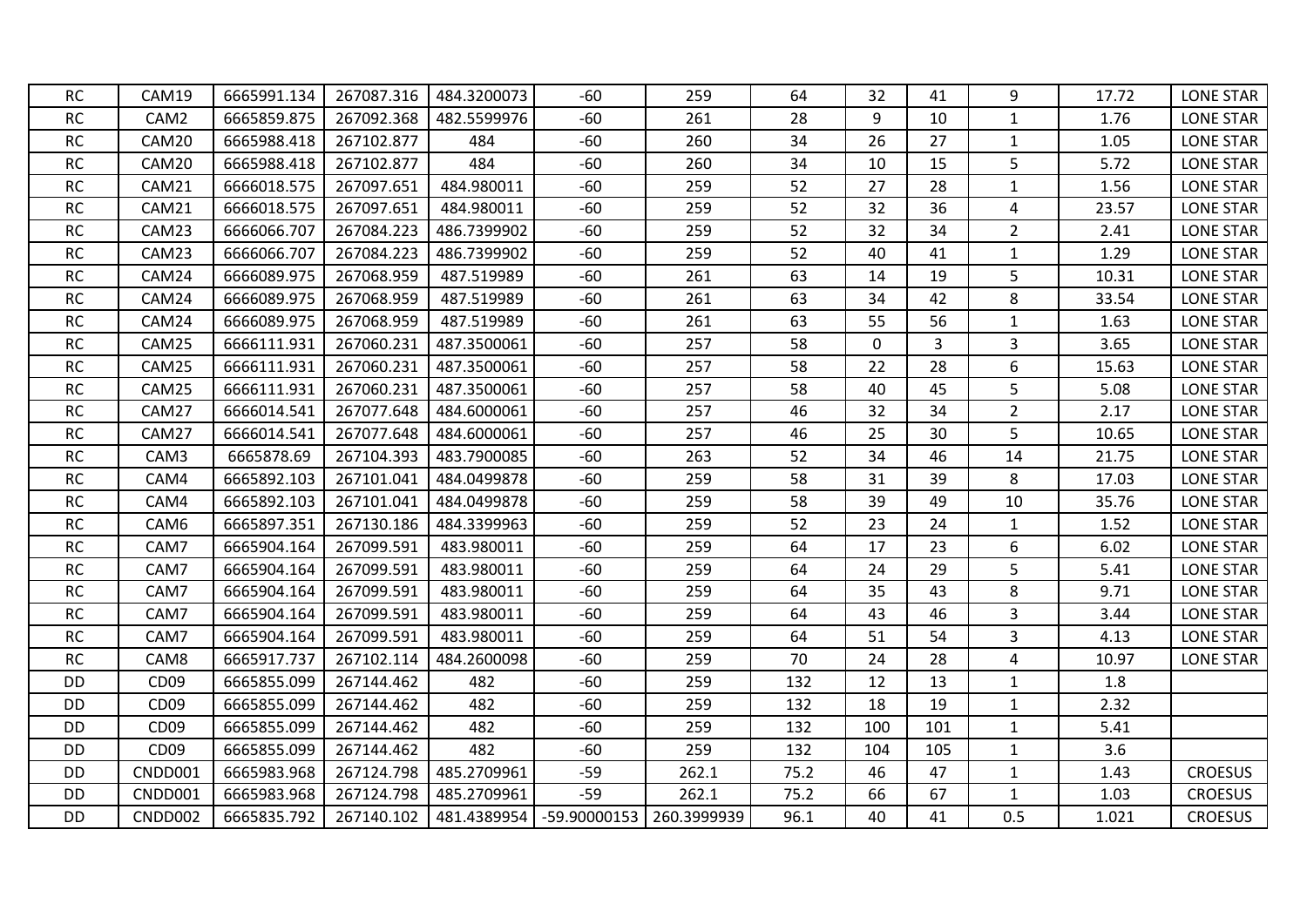| <b>DD</b>   | CNDD002        | 6665835.792 | 267140.102 | 481.4389954 | -59.90000153 | 260.3999939 | 96.1  | 54.5         | 58             | 2.5            | 11.07        | <b>CROESUS</b> |
|-------------|----------------|-------------|------------|-------------|--------------|-------------|-------|--------------|----------------|----------------|--------------|----------------|
| DD          | CNDD002        | 6665835.792 | 267140.102 | 481.4389954 | -59.90000153 | 260.3999939 | 96.1  | 60.5         | 65.4           | 4.46           | 14.278       | <b>CROESUS</b> |
| DD          | CNDD002        | 6665835.792 | 267140.102 | 481.4389954 | -59.90000153 | 260.3999939 | 96.1  | 73.5         | 74.5           | 0.5            | 1.345        | <b>CROESUS</b> |
| <b>DD</b>   | CNDD003        | 6665881.555 | 267055.351 | 483.178009  | $-49.5$      | 81.6        | 60.2  | 37           | 49             | 9              | 39.179       | <b>CROESUS</b> |
| <b>DDH</b>  | CNDD004        | 6665364.5   | 267387.1   | 472.5       | $-59.1$      | 257.657     | 270.1 | 239          | 241.7          | 2.23           | 3.353        | EGS            |
| <b>DDH</b>  | CNDD004        | 6665364.5   | 267387.1   | 472.5       | $-59.1$      | 257.657     | 270.1 | 230.05       | 239            | 6.43           | 68.412       | EGS            |
| <b>DDH</b>  | CNDD004        | 6665364.5   | 267387.1   | 472.5       | $-59.1$      | 257.657     | 270.1 | 189.75       | 193            | 2.8            | 6.027        | EGS            |
| <b>DDH</b>  | CNDD005        | 6665246.28  | 267414.455 | 473.078     | $-60$        | 258.892     | 306.4 | 246          | 247.3          | 0.69           | 1.613        | EGS            |
| <b>DDH</b>  | CNDD005        | 6665246.28  | 267414.455 | 473.078     | $-60$        | 258.892     | 306.4 | 248          | 249.05         | 0.65           | 1.272        | EGS            |
| <b>DDH</b>  | CNDD006        | 6665258.681 | 267474.947 | 472.076     | $-60$        | 258.892     | 350.3 | 311.4        | 324            | 9.91           | 26.237       | EGS            |
| <b>RCDD</b> | CNDD007        | 6665311.304 | 267422.689 | 471.845     | $-60.3$      | 258.557     | 354.5 | 268          | 278            | 8.74           | 74.222       | EGS            |
| <b>RCDD</b> | CNDD009        | 6665429.721 | 267419.476 | 471.852     | $-60.2$      | 259.657     | 357.4 | 310          | 316.8          | 4.58           | 61.935       | EGS            |
| <b>RCDD</b> | CNDD009        | 6665429.721 | 267419.476 | 471.852     | $-60.2$      | 259.657     | 357.4 | 317          | 319.7          | 1.97           | 4.06         | EGS            |
| <b>RCDD</b> | CNDD010        | 6665571.061 | 267317.056 | 472.989     | $-60$        | 258.892     | 309.1 | 123          | 124.05         | 0.37           | 1.452        | EGS            |
| <b>RCDD</b> | CNDD010        | 6665571.061 | 267317.056 | 472.989     | $-60$        | 258.892     | 309.1 | 229.2        | 230            | 0.34           | 1.13         | EGS            |
| <b>DDH</b>  | CNDD011        | 6665490.6   | 267397.8   | 473.1       | $-60$        | 258.892     | 389.9 | 318.4        | 319            | 0.6            | 1.686        | EGS            |
| <b>DDH</b>  | CNDD011        | 6665490.6   | 267397.8   | 473.1       | $-60$        | 258.892     | 389.9 | 49           | 50             | 0.58           | 1.038        | EGS            |
| <b>DDH</b>  | CNDD011        | 6665490.6   | 267397.8   | 473.1       | $-60$        | 258.892     | 389.9 | 185.8        | 186.6          | 0.8            | 1.224        | EGS            |
| <b>DDH</b>  | CNDD011        | 6665490.6   | 267397.8   | 473.1       | $-60$        | 258.892     | 389.9 | 248.45       | 250.9          | 1.96           | 4.029        | EGS            |
| <b>RC</b>   | CNRC001        | 6665826.507 | 267154.385 | 481.5       | $-60$        | 259         | 140   | 34           | 38             | 4              | 4.075        | <b>CROESUS</b> |
| RC          | <b>CNRC001</b> | 6665826.507 | 267154.385 | 481.5       | $-60$        | 259         | 140   | 55           | 60             | 5              | 1.12         | <b>CROESUS</b> |
| <b>RC</b>   | CNRC001        | 6665826.507 | 267154.385 | 481.5       | $-60$        | 259         | 140   | 69           | 70             | $\mathbf{1}$   | 1.07         | <b>CROESUS</b> |
| <b>RC</b>   | CNRC003        | 6665906.561 | 267149.149 | 482.2999878 | $-60$        | 259         | 148   | 37           | 38             | $\mathbf{1}$   | $\mathbf{1}$ | <b>CROESUS</b> |
| <b>RC</b>   | CNRC003        | 6665906.561 | 267149.149 | 482.2999878 | -60          | 259         | 148   | 50           | 55             | 5              | 5.122        | <b>CROESUS</b> |
| RC          | <b>CNRC003</b> | 6665906.561 | 267149.149 | 482.2999878 | $-60$        | 259         | 148   | 69           | 70             | $\mathbf{1}$   | 1.38         | <b>CROESUS</b> |
| <b>RC</b>   | CNRC004        | 6665942.835 | 267126.987 | 484         | $-60$        | 259         | 80    | 42           | 43             | $\mathbf{1}$   | 1.18         | <b>CROESUS</b> |
| <b>RC</b>   | CNRC004        | 6665942.835 | 267126.987 | 484         | $-60$        | 259         | 80    | 44           | 46             | $\overline{2}$ | 2.154        | <b>CROESUS</b> |
| <b>RC</b>   | CNRC004        | 6665942.835 | 267126.987 | 484         | $-60$        | 259         | 80    | 57           | 58             | $\mathbf{1}$   | 1.87         | <b>CROESUS</b> |
| <b>RC</b>   | <b>CNRC005</b> | 6665822.54  | 267134.716 | 481.1730042 | -59.63000107 | 260         | 65    | 44           | 46             | $\overline{2}$ | 2.767        | <b>CROESUS</b> |
| <b>RC</b>   | <b>CNRC005</b> | 6665822.54  | 267134.716 | 481.1730042 | -59.63000107 | 260         | 65    | 49           | 53             | 4              | 4.892        | <b>CROESUS</b> |
| <b>RC</b>   | <b>CNRC005</b> | 6665822.54  | 267134.716 | 481.1730042 | -59.63000107 | 260         | 65    | 4            | 6              | $\overline{2}$ | 2.772        | <b>CROESUS</b> |
| <b>RC</b>   | CNRC006        | 6665845.261 | 267134.837 | 481.7019958 | $-59.82$     | 257.56      | 100   | $\mathbf{1}$ | $\overline{2}$ | $\mathbf{1}$   | 1.56         | <b>CROESUS</b> |
| ${\sf RC}$  | <b>CNRC006</b> | 6665845.261 | 267134.837 | 481.7019958 | $-59.82$     | 257.56      | 100   | 32           | 34             | $\overline{2}$ | 2.069        | <b>CROESUS</b> |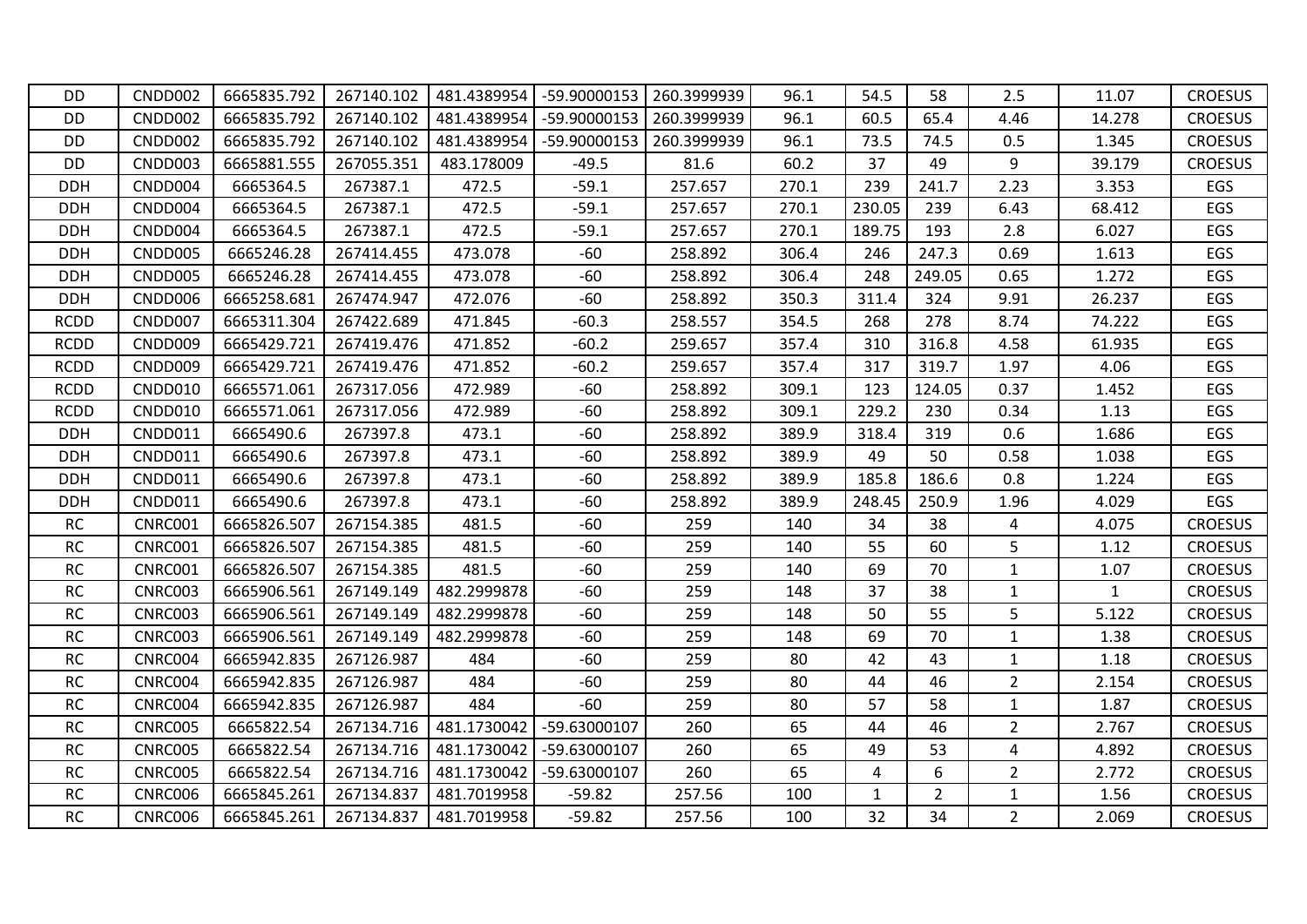| <b>RC</b> | CNRC006        | 6665845.261 | 267134.837 | 481.7019958 | $-59.82$       | 257.56      | 100 | 50  | 53  | 3              | 6.619   | <b>CROESUS</b> |
|-----------|----------------|-------------|------------|-------------|----------------|-------------|-----|-----|-----|----------------|---------|----------------|
| RC        | CNRC006        | 6665845.261 | 267134.837 | 481.7019958 | $-59.82$       | 257.56      | 100 | 53  | 62  | 9              | 36.119  | <b>CROESUS</b> |
| RC        | CNRC006        | 6665845.261 | 267134.837 | 481.7019958 | $-59.82$       | 257.56      | 100 | 68  | 70  | $\overline{2}$ | 3.527   | <b>CROESUS</b> |
| <b>RC</b> | <b>CNRC007</b> | 6665826.059 | 267146.417 | 481.3070068 | $-61.56999969$ | 260         | 100 | 29  | 30  | $\mathbf{1}$   | 1.17    | <b>CROESUS</b> |
| RC        | <b>CNRC007</b> | 6665826.059 | 267146.417 | 481.3070068 | -61.56999969   | 260         | 100 | 85  | 86  | $\mathbf{1}$   | 1.18    | <b>CROESUS</b> |
| <b>RC</b> | <b>CNRC007</b> | 6665826.059 | 267146.417 | 481.3070068 | $-61.56999969$ | 260         | 100 | 75  | 84  | 9              | 49.255  | <b>CROESUS</b> |
| <b>RC</b> | <b>CNRC007</b> | 6665826.059 | 267146.417 | 481.3070068 | $-61.56999969$ | 260         | 100 | 57  | 61  | 4              | 9.072   | <b>CROESUS</b> |
| <b>RC</b> | CNRC007        | 6665826.059 | 267146.417 | 481.3070068 | $-61.56999969$ | 260         | 100 | 30  | 34  | 4              | 4.262   | <b>CROESUS</b> |
| <b>RC</b> | CNRC007        | 6665826.059 | 267146.417 | 481.3070068 | -61.56999969   | 260         | 100 | 23  | 24  | $\mathbf{1}$   | 1.04    | <b>CROESUS</b> |
| RC        | CNRC007        | 6665826.059 | 267146.417 | 481.3070068 | -61.56999969   | 260         | 100 | 43  | 46  | 3              | 4.178   | <b>CROESUS</b> |
| RC        | CNRC008        | 6665865.101 | 267130.363 | 482.8389893 | -59.65000153   | 260.7600098 | 81  | 64  | 65  | $\mathbf{1}$   | 1.21    | <b>CROESUS</b> |
| <b>RC</b> | CNRC008        | 6665865.101 | 267130.363 | 482.8389893 | -59.65000153   | 260.7600098 | 81  | 50  | 54  | 4              | 4.717   | <b>CROESUS</b> |
| <b>RC</b> | CNRC009        | 6665861.305 | 267143.279 | 482.6109924 | $-59.95$       | 260.45      | 68  | 64  | 66  | $2^{\circ}$    | 2.4     | <b>CROESUS</b> |
| <b>RC</b> | <b>CNRC009</b> | 6665861.305 | 267143.279 | 482.6109924 | $-59.95$       | 260.45      | 68  | 58  | 60  | $2^{\circ}$    | 2.462   | <b>CROESUS</b> |
| <b>RC</b> | CNRC009        | 6665861.305 | 267143.279 | 482.6109924 | $-59.95$       | 260.45      | 68  | 40  | 43  | 3              | 3.707   | <b>CROESUS</b> |
| <b>RC</b> | CNRC009        | 6665861.305 | 267143.279 | 482.6109924 | $-59.95$       | 260.45      | 68  | 33  | 35  | $\overline{2}$ | 2.19    | <b>CROESUS</b> |
| <b>RC</b> | CNRC009        | 6665861.305 | 267143.279 | 482.6109924 | $-59.95$       | 260.45      | 68  | 37  | 38  | $\mathbf{1}$   | 1.52    | <b>CROESUS</b> |
| RC        | CNRC010        | 6665869.265 | 267107.072 | 483.2059937 | $-59.53$       | 260.95      | 40  | 23  | 40  | 17             | 71.904  | <b>CROESUS</b> |
| <b>RC</b> | <b>CNRC011</b> | 6665888.934 | 267104.594 | 484.5589905 | $-58.35$       | 254.86      | 60  | 23  | 24  | $\mathbf{1}$   | 1.09    | <b>CROESUS</b> |
| <b>RC</b> | <b>CNRC011</b> | 6665888.934 | 267104.594 | 484.5589905 | $-58.35$       | 254.86      | 60  | 24  | 29  | 5              | 9.237   | <b>CROESUS</b> |
| <b>RC</b> | CNRC011        | 6665888.934 | 267104.594 | 484.5589905 | $-58.35$       | 254.86      | 60  | 32  | 53  | 21             | 162.326 | <b>CROESUS</b> |
| <b>RC</b> | CNRC014        | 6665898.595 | 267107.793 | 484.2489929 | -52.09000015   | 258.6199951 | 75  | 27  | 30  | 3              | 5.999   | <b>CROESUS</b> |
| RC        | CNRC014        | 6665898.595 | 267107.793 | 484.2489929 | -52.09000015   | 258.6199951 | 75  | 33  | 34  | 1              | 1.47    | <b>CROESUS</b> |
| RC        | CNRC014        | 6665898.595 | 267107.793 | 484.2489929 | -52.09000015   | 258.6199951 | 75  | 34  | 43  | 9              | 9.517   | <b>CROESUS</b> |
| <b>RC</b> | CNRC014        | 6665898.595 | 267107.793 | 484.2489929 | -52.09000015   | 258.6199951 | 75  | 49  | 51  | $2^{\circ}$    | 2.065   | <b>CROESUS</b> |
| <b>RC</b> | CNRC015        | 6665965.421 | 267107.59  | 484.446991  | -59.79000092   | 258.769989  | 110 | 44  | 45  | $\mathbf{1}$   | 1.28    | <b>CROESUS</b> |
| <b>RC</b> | <b>CNRC015</b> | 6665965.421 | 267107.59  | 484.446991  | -59.79000092   | 258.769989  | 110 | 53  | 56  | 3              | 3.617   | <b>CROESUS</b> |
| <b>RC</b> | <b>CNRC015</b> | 6665965.421 | 267107.59  | 484.446991  | -59.79000092   | 258.769989  | 110 | 101 | 103 | $2^{\circ}$    | 2.446   | <b>CROESUS</b> |
| <b>RC</b> | CNRC015        | 6665965.421 | 267107.59  | 484.446991  | -59.79000092   | 258.769989  | 110 | 11  | 18  | $\overline{7}$ | 46.067  | <b>CROESUS</b> |
| <b>RC</b> | CNRC016        | 6666074.951 | 267086.719 | 487.2399902 | $-59.67$       | 259.18      | 80  | 25  | 26  | $\mathbf{1}$   | 1.23    | <b>CROESUS</b> |
| RC        | CNRC016        | 6666074.951 | 267086.719 | 487.2399902 | $-59.67$       | 259.18      | 80  | 37  | 38  | $\mathbf{1}$   | 1.46    | <b>CROESUS</b> |
| RC        | CNRC016        | 6666074.951 | 267086.719 | 487.2399902 | $-59.67$       | 259.18      | 80  | 42  | 47  | 5              | 5.337   | <b>CROESUS</b> |
| <b>RC</b> | CNRC016        | 6666074.951 | 267086.719 | 487.2399902 | $-59.67$       | 259.18      | 80  | 48  | 53  | 5              | 6.447   | <b>CROESUS</b> |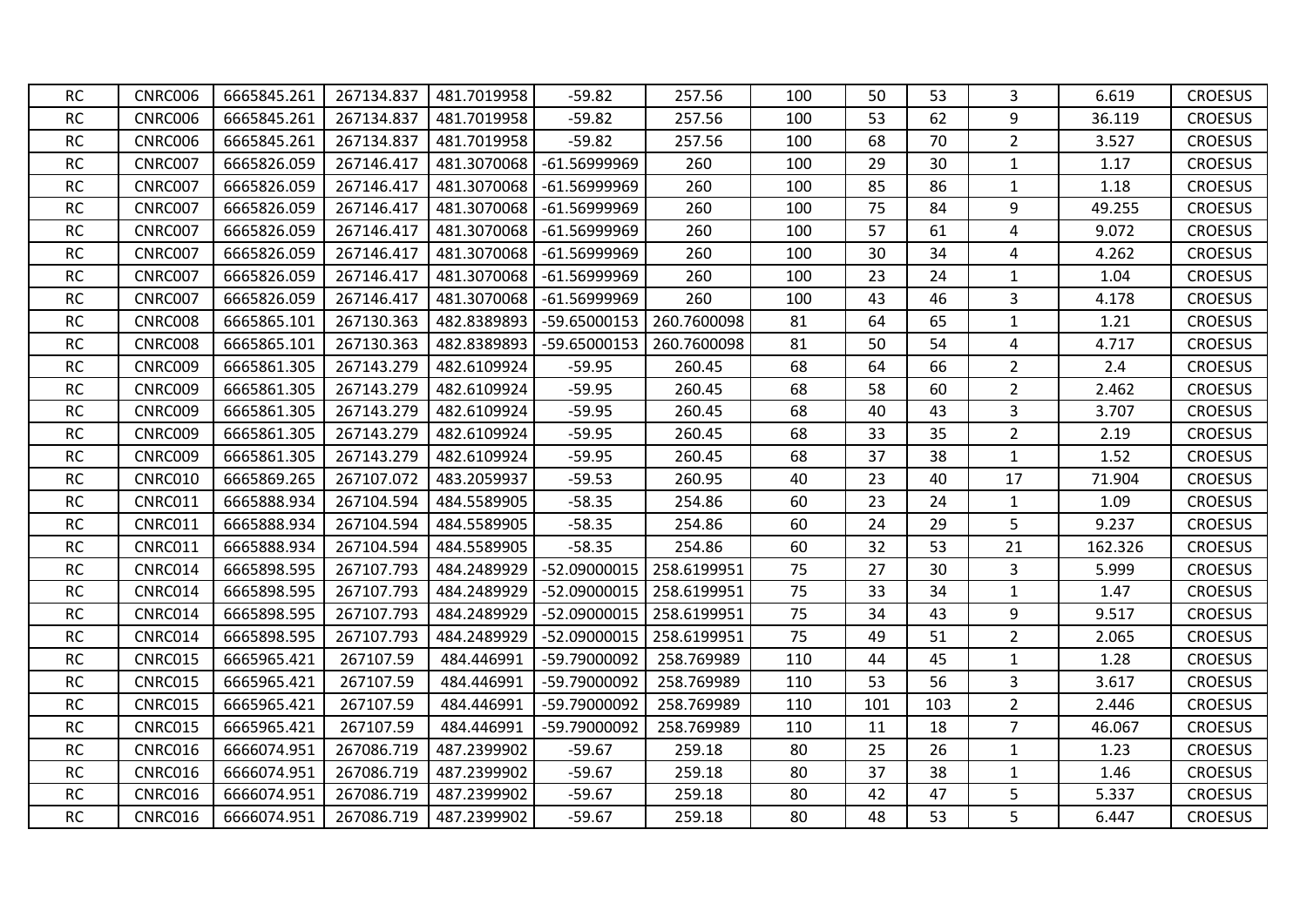| <b>RC</b> | CNRC017        | 6666122.604 | 267071.973 | 488.3059998 | -59.02000046 | 258.7099915 | 70  | $\Omega$       | 1              | 1              | 1.44    | <b>CROESUS</b> |
|-----------|----------------|-------------|------------|-------------|--------------|-------------|-----|----------------|----------------|----------------|---------|----------------|
| RC        | CNRC017        | 6666122.604 | 267071.973 | 488.3059998 | -59.02000046 | 258.7099915 | 70  | 41             | 45             | 4              | 4.31    | <b>CROESUS</b> |
| <b>RC</b> | CNRC018        | 6666177.125 | 267006.579 | 486.4020081 | $-59.86$     | 257.82      | 52  | 8              | 14             | 6              | 17.06   | <b>CROESUS</b> |
| RC        | <b>CNRC019</b> | 6666179.229 | 267034.329 | 487.618988  | $-59.05$     | 255.53      | 85  | 72             | 75             | $\overline{3}$ | 4.015   | <b>CROESUS</b> |
| <b>RC</b> | CNRC020        | 6666047.876 | 267088.444 | 486.0639954 | $-59.41$     | 259.94      | 90  | 39             | 44             | 5              | 7.583   | <b>CROESUS</b> |
| <b>RC</b> | <b>CNRC020</b> | 6666047.876 | 267088.444 | 486.0639954 | $-59.41$     | 259.94      | 90  | 46             | 47             | $\mathbf{1}$   | 1.08    | <b>CROESUS</b> |
| RC        | CNRC020        | 6666047.876 | 267088.444 | 486.0639954 | $-59.41$     | 259.94      | 90  | 48             | 51             | 3              | 3.022   | <b>CROESUS</b> |
| RC        | CNRC020        | 6666047.876 | 267088.444 | 486.0639954 | $-59.41$     | 259.94      | 90  | 57             | 58             | $1\,$          | 1.06    | <b>CROESUS</b> |
| RC        | <b>CNRC021</b> | 6666050.407 | 267103.501 | 486.9240112 | -59.79999924 | 259.3500061 | 60  | 41             | 43             | $\overline{2}$ | 2.025   | <b>CROESUS</b> |
| RC        | <b>CNRC021</b> | 6666050.407 | 267103.501 | 486.9240112 | -59.79999924 | 259.3500061 | 60  | 48             | 55             | $\overline{7}$ | 9.392   | <b>CROESUS</b> |
| <b>RC</b> | CNRC022        | 6665993.063 | 267120.401 | 486.552002  | -59.47999954 | 260.769989  | 127 | 50             | 62             | 12             | 21.839  | <b>CROESUS</b> |
| RC        | CNRC023        | 6665969.677 | 267136.922 | 485.8089905 | $-59.59$     | 259.19      | 80  | 66             | 78             | 12             | 118.482 | <b>CROESUS</b> |
| <b>RC</b> | CNRC024        | 6665892.316 | 267128.878 | 484.5020142 | $-60.52$     | 260.89      | 110 | 35             | 36             | $\mathbf{1}$   | 1.23    | <b>CROESUS</b> |
| <b>RC</b> | <b>CNRC025</b> | 6665793.342 | 267077.676 | 478.7909851 | -50.77999878 | 79.41000366 | 102 | 60             | 65             | 5              | 5.783   | <b>CROESUS</b> |
| RC        | <b>CNRC025</b> | 6665793.342 | 267077.676 | 478.7909851 | -50.77999878 | 79.41000366 | 102 | 73             | 77             | $\pmb{4}$      | 51.224  | <b>CROESUS</b> |
| <b>RC</b> | CNRC025        | 6665793.342 | 267077.676 | 478.7909851 | -50.77999878 | 79.41000366 | 102 | 96             | 97             | $\mathbf{1}$   | 1.24    | <b>CROESUS</b> |
| RC        | CNRC026        | 6665811.926 | 267163.457 | 480.9869995 | -53.22999954 | 259.480011  | 84  | 34             | 37             | 3              | 3.581   | <b>CROESUS</b> |
| <b>RC</b> | CNRC026        | 6665811.926 | 267163.457 | 480.9869995 | -53.22999954 | 259.480011  | 84  | 49             | 51             | $\overline{2}$ | 2.135   | <b>CROESUS</b> |
| <b>RC</b> | CNRC026        | 6665811.926 | 267163.457 | 480.9869995 | -53.22999954 | 259.480011  | 84  | 54             | 58             | 4              | 5.376   | <b>CROESUS</b> |
| <b>RC</b> | CNRC026        | 6665811.926 | 267163.457 | 480.9869995 | -53.22999954 | 259.480011  | 84  | 61             | 70             | 9              | 352.088 | <b>CROESUS</b> |
| <b>RC</b> | CNRC026        | 6665811.926 | 267163.457 | 480.9869995 | -53.22999954 | 259.480011  | 84  | 74             | 76             | $\overline{2}$ | 2.147   | <b>CROESUS</b> |
| RC        | CNRC026        | 6665811.926 | 267163.457 | 480.9869995 | -53.22999954 | 259.480011  | 84  | 77             | 82             | 5              | 5.269   | <b>CROESUS</b> |
| RC        | CNRC027        | 6665833.694 | 267123.063 | 481.2810059 | $-50.85$     | 259.88      | 35  | $\overline{2}$ | $\overline{3}$ | $\mathbf 1$    | 1.04    | <b>CROESUS</b> |
| <b>RC</b> | CNRC029        | 6665870.483 | 267115.498 | 483.5150146 | -58.72000122 | 259.4400024 | 70  | 39             | 48             | 9              | 61.278  | <b>CROESUS</b> |
| RC        | CNRC029        | 6665870.483 | 267115.498 | 483.5150146 | -58.72000122 | 259.4400024 | 70  | 53             | 56             | 3              | 3.563   | <b>CROESUS</b> |
| <b>RC</b> | <b>CNRC031</b> | 6665928.877 | 267110.056 | 484.5830078 | $-58.5$      | 259.37      | 95  | 82             | 86             | 4              | 5.233   | <b>CROESUS</b> |
| <b>RC</b> | <b>CNRC031</b> | 6665928.877 | 267110.056 | 484.5830078 | $-58.5$      | 259.37      | 95  | 42             | 43             | $\mathbf{1}$   | 1.26    | <b>CROESUS</b> |
| <b>RC</b> | CNRC032        | 6665949.671 | 267139.281 | 483.4259949 | $-59.26$     | 259.09      | 75  | 50             | 52             | $\overline{2}$ | 2.067   | <b>CROESUS</b> |
| <b>RC</b> | <b>CNRC032</b> | 6665949.671 | 267139.281 | 483.4259949 | $-59.26$     | 259.09      | 75  | 63             | 67             | 4              | 25.109  | <b>CROESUS</b> |
| RC        | CNRC032        | 6665949.671 | 267139.281 | 483.4259949 | $-59.26$     | 259.09      | 75  | 70             | 75             | 5              | 9.924   | <b>CROESUS</b> |
| <b>RC</b> | CNRC033        | 6665976.044 | 267161.349 | 482.0499878 | $-58.76$     | 261.7       | 117 | 27             | 30             | 3              | 3.027   | <b>CROESUS</b> |
| <b>RC</b> | CNRC034        | 6665958.354 | 267047.598 | 484.1830139 | -59.11000061 | 82.48000336 | 85  | 52             | 54             | $\overline{2}$ | 2.296   | <b>CROESUS</b> |
| <b>RC</b> | <b>CNRC035</b> | 6666013.334 | 267096.403 | 484.6860046 | -73.63999939 | 262.5599976 | 60  | 46             | 54             | 8              | 14.167  | <b>CROESUS</b> |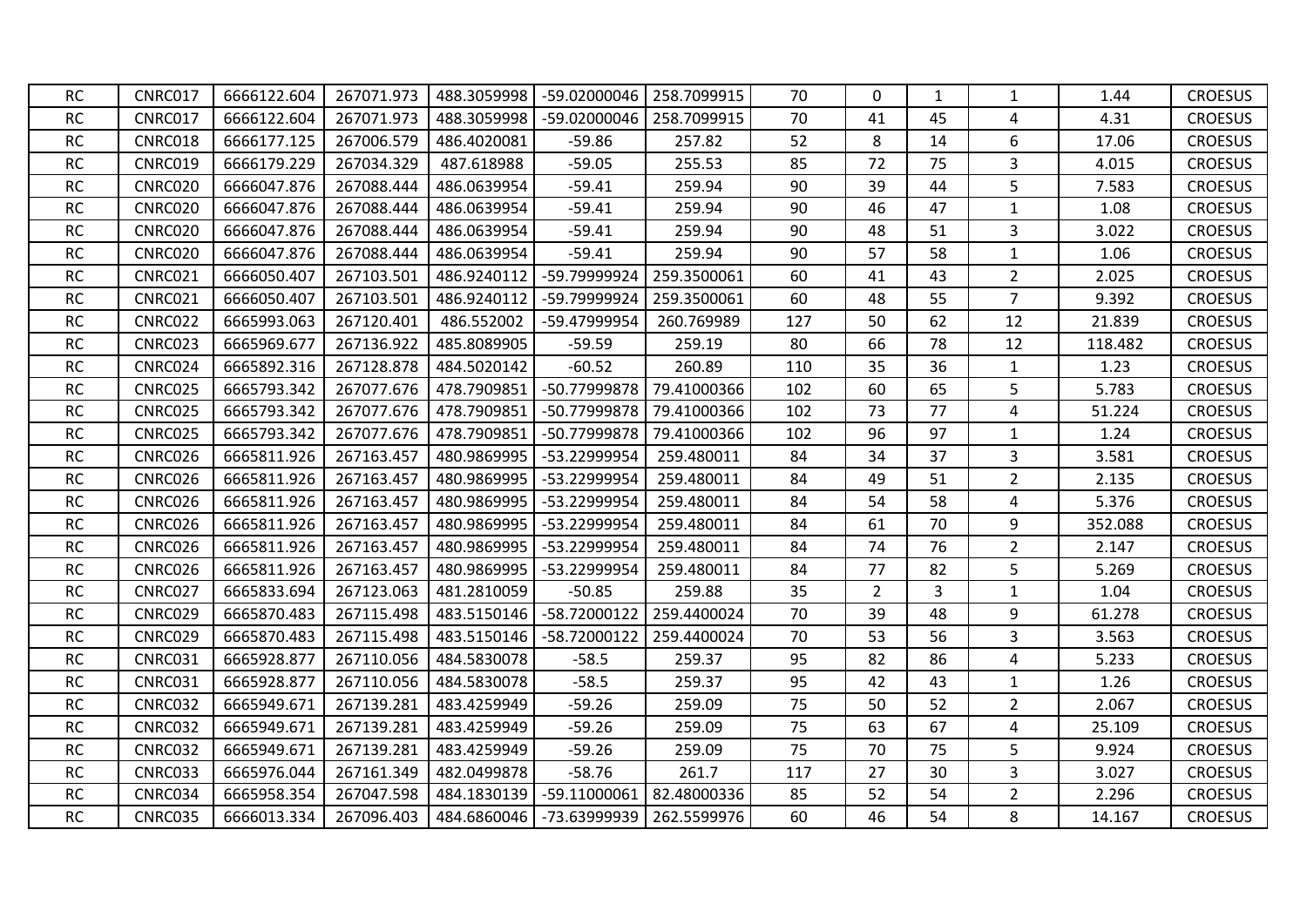| <b>RC</b> | CNRC035        | 6666013.334 | 267096.403 | 484.6860046 | -73.63999939 | 262.5599976 | 60  | 45             | 46             | $\mathbf{1}$   | 1.09    | <b>CROESUS</b> |
|-----------|----------------|-------------|------------|-------------|--------------|-------------|-----|----------------|----------------|----------------|---------|----------------|
| <b>RC</b> | <b>CNRC035</b> | 6666013.334 | 267096.403 | 484.6860046 | -73.63999939 | 262.5599976 | 60  | 23             | 26             | 3              | 3.131   | <b>CROESUS</b> |
| <b>RC</b> | CNRC035        | 6666013.334 | 267096.403 | 484.6860046 | -73.63999939 | 262.5599976 | 60  | 37             | 42             | 5              | 6.766   | <b>CROESUS</b> |
| <b>RC</b> | CNRC036        | 6666094.378 | 267087.515 | 487.6900024 | $-59.13$     | 259.48      | 80  | 47             | 51             | 4              | 5.959   | <b>CROESUS</b> |
| <b>RC</b> | CNRC038        | 6666178.778 | 267016.621 | 486.1279907 | -59.45999908 | 262.2000122 | 63  | 9              | 16             | 11             | 16.594  | <b>CROESUS</b> |
| <b>RC</b> | CNRC039        | 6666199.245 | 266998.374 | 484.82901   | $-59.77$     | 260.44      | 50  | $\overline{2}$ | $\overline{3}$ | $\mathbf{1}$   | 1.08    | <b>CROESUS</b> |
| <b>RC</b> | CNRC040        | 6666201.646 | 267009.678 | 485.2650146 | $-59.49$     | 257.13      | 75  | 39             | 40             | $\mathbf{1}$   | 1.15    | <b>CROESUS</b> |
| <b>RC</b> | CNRC040        | 6666201.646 | 267009.678 | 485.2650146 | $-59.49$     | 257.13      | 75  | 40             | 42             | $\overline{2}$ | 2.009   | <b>CROESUS</b> |
| <b>RC</b> | CNRC041        | 6666325.003 | 266975.746 | 489.2650146 | $-58.97$     | 260.03      | 50  | $\mathbf{0}$   | 3              | 3              | 6.049   | <b>CROESUS</b> |
| <b>RC</b> | CNRC043        | 6665775.102 | 267185.475 | 480.1220093 | $-51$        | 262         | 114 | 37             | 39             | $\overline{2}$ | 2.001   | <b>CROESUS</b> |
| <b>RC</b> | CNRC043        | 6665775.102 | 267185.475 | 480.1220093 | $-51$        | 262         | 114 | 60             | 61             | $\mathbf{1}$   | 4.28    | <b>CROESUS</b> |
| <b>RC</b> | CNRC043        | 6665775.102 | 267185.475 | 480.1220093 | $-51$        | 262         | 114 | 75             | 78             | 3              | 3.255   | <b>CROESUS</b> |
| <b>RC</b> | CNRC043        | 6665775.102 | 267185.475 | 480.1220093 | $-51$        | 262         | 114 | 87             | 89             | $\overline{2}$ | 2.591   | <b>CROESUS</b> |
| <b>RC</b> | CNRC043        | 6665775.102 | 267185.475 | 480.1220093 | $-51$        | 262         | 114 | 93             | 109            | 16             | 132.211 | <b>CROESUS</b> |
| <b>RC</b> | CNRC044        | 6665702.183 | 267201.977 | 477.8200073 | $-52$        | 260         | 108 | 35             | 40             | 5              | 5.541   | <b>CROESUS</b> |
| <b>RC</b> | CNRC045        | 6665818.576 | 267182.855 | 481.9609985 | $-54$        | 262         | 115 | 101            | 102            | $\mathbf{1}$   | 1.01    | <b>CROESUS</b> |
| <b>RC</b> | CNRC045        | 6665818.576 | 267182.855 | 481.9609985 | $-54$        | 262         | 115 | 86             | 89             | 3              | 3.117   | <b>CROESUS</b> |
| <b>RC</b> | CNRC045        | 6665818.576 | 267182.855 | 481.9609985 | $-54$        | 262         | 115 | 89             | 94             | 5              | 12.027  | <b>CROESUS</b> |
| <b>RC</b> | CNRC047        | 6665815.559 | 267194.279 | 482.1210022 | $-59$        | 262         | 162 | 40             | 43             | 3              | 3.194   | <b>CROESUS</b> |
| <b>RC</b> | CNRC054        | 6665503.087 | 267211.407 | 473.9530029 | $-59$        | 262         | 72  | 49             | 52             | 3              | 4.207   | <b>CROESUS</b> |
| RC        | CNRC054        | 6665503.087 | 267211.407 | 473.9530029 | $-59$        | 262         | 72  | 35             | 40             | 5              | 5.122   | <b>CROESUS</b> |
| <b>RC</b> | <b>CNRC055</b> | 6665644.588 | 267209.573 | 476.2839966 | $-53$        | 261         | 108 | 96             | 103            | $\overline{7}$ | 60.628  | <b>CROESUS</b> |
| <b>RC</b> | <b>CNRC055</b> | 6665644.588 | 267209.573 | 476.2839966 | $-53$        | 261         | 108 | 90             | 93             | 3              | 4.591   | <b>CROESUS</b> |
| <b>RC</b> | <b>CNRC055</b> | 6665644.588 | 267209.573 | 476.2839966 | $-53$        | 261         | 108 | 46             | 48             | $\overline{2}$ | 2.434   | <b>CROESUS</b> |
| RC        | <b>CNRC055</b> | 6665644.588 | 267209.573 | 476.2839966 | $-53$        | 261         | 108 | 42             | 44             | $\overline{2}$ | 2.358   | <b>CROESUS</b> |
| <b>RC</b> | CNRC056        | 6665582.203 | 267201.285 | 474.7149963 | $-53$        | 260         | 76  | 39             | 41             | $\overline{2}$ | 2.1     | <b>CROESUS</b> |
| <b>RC</b> | CNRC056        | 6665582.203 | 267201.285 | 474.7149963 | $-53$        | 260         | 76  | 65             | 67             | $\overline{2}$ | 2.617   | <b>CROESUS</b> |
| <b>RC</b> | <b>CNRC057</b> | 6665436.415 | 267214.679 | 473.8840027 | $-59.7$      | 259.98      | 50  | 44             | 45             | $\mathbf{1}$   | 1.46    | <b>CROESUS</b> |
| <b>RC</b> | <b>CNRC058</b> | 6665479.351 | 267208.696 | 473.7829895 | $-59.6$      | 257.88      | 50  | 30             | 34             | 4              | 9.705   | <b>CROESUS</b> |
| <b>RC</b> | CNRC058        | 6665479.351 | 267208.696 | 473.7829895 | $-59.6$      | 257.88      | 50  | 41             | 42             | $\mathbf{1}$   | 1.23    | <b>CROESUS</b> |
| <b>RC</b> | CNRC059        | 6665503.719 | 267194.717 | 474.1579895 | $-59.8$      | 259.58      | 40  | 31             | 32             | $\mathbf{1}$   | 1.35    | <b>CROESUS</b> |
| <b>RC</b> | <b>CNRC060</b> | 6665532.075 | 267183.242 | 474.2770081 | $-59.1$      | 261.98      | 45  | 27             | 35             | 8              | 39.51   | <b>CROESUS</b> |
| <b>RC</b> | <b>CNRC061</b> | 6665534.55  | 267198.222 | 474.2829895 | $-60$        | 260.08      | 70  | 35             | 36             | $\mathbf{1}$   | 1.84    | <b>CROESUS</b> |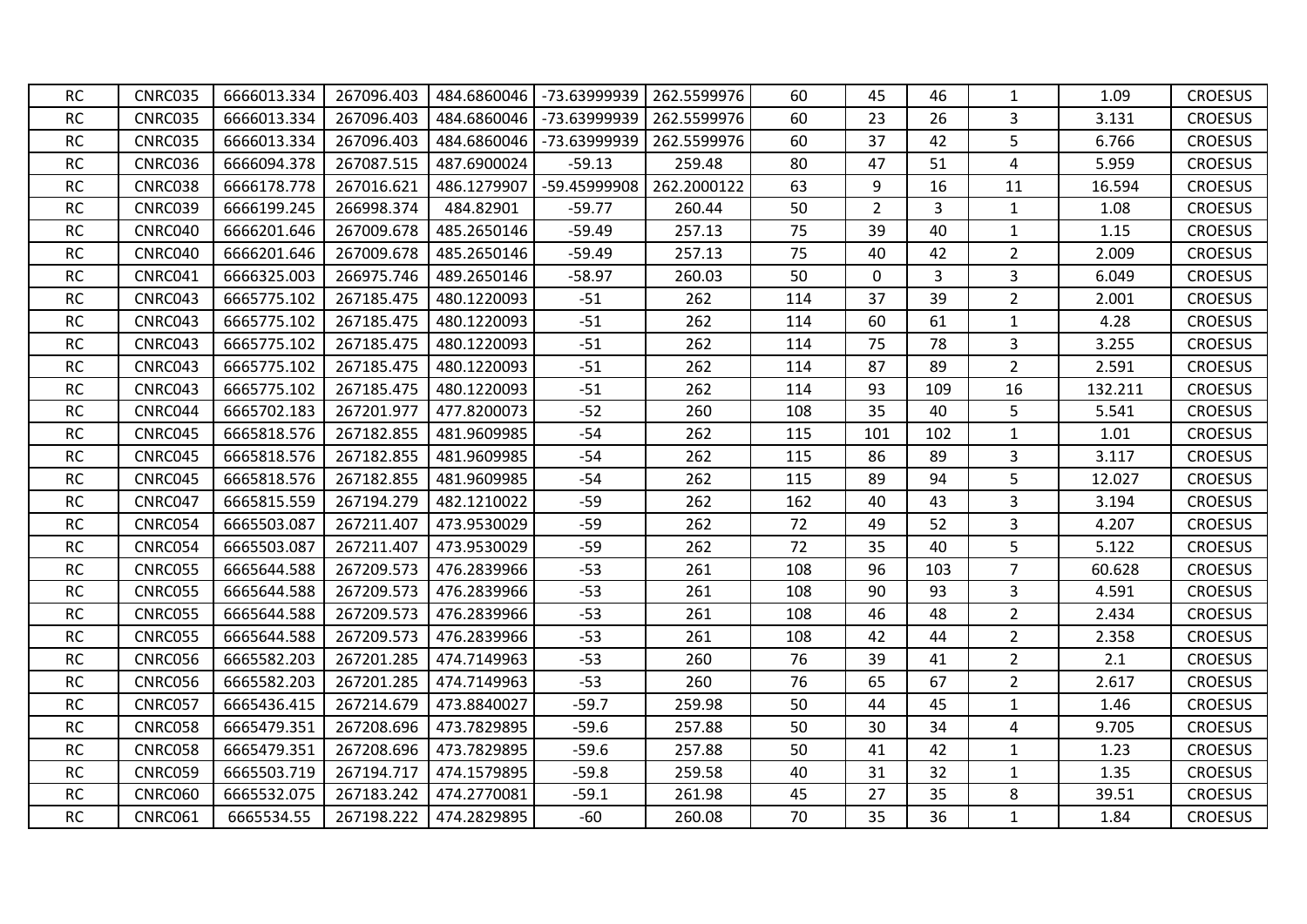| <b>RC</b> | <b>CNRC061</b> | 6665534.55  | 267198.222 | 474.2829895 | $-60$        | 260.08     | 70  | 38       | 41           | 3              | 3.292  | <b>CROESUS</b> |
|-----------|----------------|-------------|------------|-------------|--------------|------------|-----|----------|--------------|----------------|--------|----------------|
| RC        | <b>CNRC061</b> | 6665534.55  | 267198.222 | 474.2829895 | $-60$        | 260.08     | 70  | 41       | 52           | 11             | 14.834 | <b>CROESUS</b> |
| <b>RC</b> | <b>CNRC062</b> | 6665573.733 | 267189.828 | 474.6029968 | $-50.5$      | 260.78     | 50  | $\Omega$ | $\mathbf{1}$ | $\mathbf{1}$   | 1.03   | <b>CROESUS</b> |
| <b>RC</b> | <b>CNRC063</b> | 6665623.128 | 267213.825 | 476.0010071 | $-50.7$      | 261.48     | 107 | 41       | 45           | 4              | 4.065  | <b>CROESUS</b> |
| <b>RC</b> | CNRC063        | 6665623.128 | 267213.825 | 476.0010071 | $-50.7$      | 261.48     | 107 | 54       | 55           | $\mathbf{1}$   | 1.08   | <b>CROESUS</b> |
| <b>RC</b> | <b>CNRC064</b> | 6665679.791 | 267203.113 | 477.368988  | $-50.8$      | 260.48     | 103 | 36       | 40           | 4              | 5      | <b>CROESUS</b> |
| RC        | CNRC064        | 6665679.791 | 267203.113 | 477.368988  | $-50.8$      | 260.48     | 103 | 43       | 44           | $\mathbf{1}$   | 1.14   | <b>CROESUS</b> |
| <b>RC</b> | <b>CNRC064</b> | 6665679.791 | 267203.113 | 477.368988  | $-50.8$      | 260.48     | 103 | 80       | 85           | 5              | 6.14   | <b>CROESUS</b> |
| RC        | <b>CNRC064</b> | 6665679.791 | 267203.113 | 477.368988  | $-50.8$      | 260.48     | 103 | 97       | 102          | 5              | 5.85   | <b>CROESUS</b> |
| RC        | <b>CNRC064</b> | 6665679.791 | 267203.113 | 477.368988  | $-50.8$      | 260.48     | 103 | 34       | 35           | $\mathbf{1}$   | 1.12   | <b>CROESUS</b> |
| <b>RC</b> | <b>CNRC065</b> | 6665670.467 | 267180.194 | 471.0620117 | $-50.6$      | 260.38     | 66  | 20       | 32           | 12             | 27.647 | <b>CROESUS</b> |
| <b>RC</b> | <b>CNRC065</b> | 6665670.467 | 267180.194 | 471.0620117 | $-50.6$      | 260.38     | 66  | 35       | 40           | 5              | 9.8    | <b>CROESUS</b> |
| <b>RC</b> | CNRC066        | 6665703.914 | 267177.689 | 475.6400146 | $-55.6$      | 258.58     | 80  | 27       | 33           | 6              | 8.232  | <b>CROESUS</b> |
| <b>RC</b> | <b>CNRC066</b> | 6665703.914 | 267177.689 | 475.6400146 | $-55.6$      | 258.58     | 80  | 41       | 45           | 4              | 5.403  | <b>CROESUS</b> |
| RC        | <b>CNRC066</b> | 6665703.914 | 267177.689 | 475.6400146 | $-55.6$      | 258.58     | 80  | 73       | 78           | 5              | 35.727 | <b>CROESUS</b> |
| <b>RC</b> | <b>CNRC067</b> | 6665732.83  | 267179.364 | 476.7829895 | $-49.9$      | 260.28     | 78  | 71       | 73           | $\overline{2}$ | 2.252  | <b>CROESUS</b> |
| RC        | <b>CNRC067</b> | 6665732.83  | 267179.364 | 476.7829895 | $-49.9$      | 260.28     | 78  | 31       | 37           | 6              | 6.185  | <b>CROESUS</b> |
| <b>RC</b> | <b>CNRC067</b> | 6665732.83  | 267179.364 | 476.7829895 | $-49.9$      | 260.28     | 78  | 67       | 70           | 3              | 4.184  | <b>CROESUS</b> |
| <b>RC</b> | CNRC068        | 6665735.455 | 267194.75  | 478.0239868 | -55.09999847 | 258.980011 | 117 | 43       | 49           | 6              | 11.987 | <b>CROESUS</b> |
| <b>RC</b> | CNRC068        | 6665735.455 | 267194.75  | 478.0239868 | -55.09999847 | 258.980011 | 117 | 31       | 40           | 9              | 9.958  | <b>CROESUS</b> |
| <b>RC</b> | CNRC069        | 6665609.195 | 267181.721 | 463.1289978 | $-50$        | 260.48     | 60  | 20       | 21           | $\mathbf{1}$   | 1.68   | <b>CROESUS</b> |
| <b>RC</b> | <b>CNRC069</b> | 6665609.195 | 267181.721 | 463.1289978 | $-50$        | 260.48     | 60  | 23       | 30           | $\overline{7}$ | 17.476 | <b>CROESUS</b> |
| RC        | <b>CNRC069</b> | 6665609.195 | 267181.721 | 463.1289978 | $-50$        | 260.48     | 60  | 33       | 34           | $\mathbf{1}$   | 1.19   | <b>CROESUS</b> |
| <b>RC</b> | CNRC070        | 6665644.393 | 267182.273 | 467.7909851 | $-56$        | 259.48     | 70  | 21       | 26           | 5              | 8.263  | <b>CROESUS</b> |
| RC        | CNRC070        | 6665644.393 | 267182.273 | 467.7909851 | $-56$        | 259.48     | 70  | 28       | 29           | $\mathbf{1}$   | 1.13   | <b>CROESUS</b> |
| <b>RC</b> | CNRC072        | 6665759.825 | 267070.93  | 477.5870056 | $-50.94$     | 70.8       | 91  | 81       | 85           | 4              | 4.161  | <b>CROESUS</b> |
| <b>RC</b> | CNRC072        | 6665759.825 | 267070.93  | 477.5870056 | $-50.94$     | 70.8       | 91  | 87       | 88           | 1              | 1.57   | <b>CROESUS</b> |
| <b>RC</b> | CNRC073        | 6665460.006 | 267212.955 | 474         | $-60$        | 259        | 50  | 37       | 41           | $\overline{a}$ | 4.28   | <b>CROESUS</b> |
| <b>RC</b> | CNRC073        | 6665460.006 | 267212.955 | 474         | $-60$        | 259        | 50  | 43       | 48           | 5              | 5.696  | <b>CROESUS</b> |
| <b>RC</b> | CNRC075        | 6665550.797 | 267186.354 | 474         | $-50.67$     | 265.47     | 50  | 30       | 35           | 5              | 27.329 | <b>CROESUS</b> |
| <b>RC</b> | CNRC076        | 6665757.468 | 267186.114 | 477         | $-49.52$     | 259.78     | 100 | 48       | 53           | 5              | 5.702  | <b>CROESUS</b> |
| <b>RC</b> | CNRC076        | 6665757.468 | 267186.114 | 477         | $-49.52$     | 259.78     | 100 | 56       | 58           | $\overline{2}$ | 2.08   | <b>CROESUS</b> |
| <b>RC</b> | CNRC076        | 6665757.468 | 267186.114 | 477         | $-49.52$     | 259.78     | 100 | 36       | 45           | 9              | 18.518 | <b>CROESUS</b> |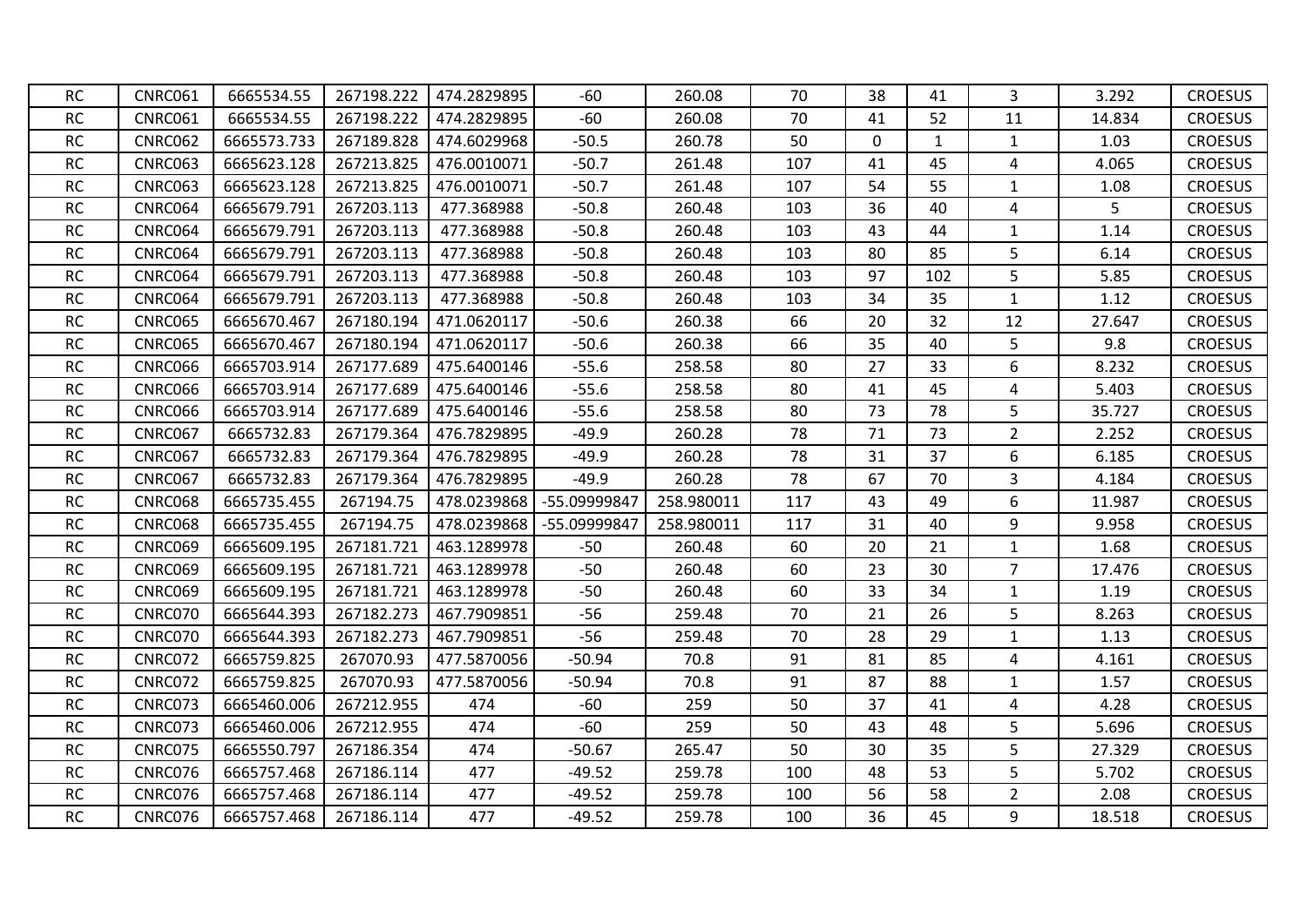| <b>RC</b> | CNRC076        | 6665757.468 | 267186.114 | 477    | $-49.52$ | 259.78  | 100 | 86  | 92  | 6              | 6.626  | <b>CROESUS</b> |
|-----------|----------------|-------------|------------|--------|----------|---------|-----|-----|-----|----------------|--------|----------------|
| RC        | CNRC077        | 6665803.608 | 267173.934 | 477    | $-49.97$ | 260.01  | 83  | 58  | 59  | $\mathbf{1}$   | 1.03   | <b>CROESUS</b> |
| <b>RC</b> | CNRC077        | 6665803.608 | 267173.934 | 477    | $-49.97$ | 260.01  | 83  | 60  | 66  | 6              | 24.455 | <b>CROESUS</b> |
| <b>RC</b> | CNRC077        | 6665803.608 | 267173.934 | 477    | $-49.97$ | 260.01  | 83  | 69  | 70  | $\mathbf{1}$   | 1.11   | <b>CROESUS</b> |
| RC        | CNRC079        | 6665726.78  | 267201.55  | 477.3  | $-60$    | 258.892 | 140 | 38  | 42  | 4              | 4.157  | EGS            |
| RC        | CNRC079        | 6665726.78  | 267201.55  | 477.3  | $-60$    | 258.892 | 140 | 56  | 58  | $2^{\circ}$    | 2.878  | EGS            |
| RC        | CNRC079        | 6665726.78  | 267201.55  | 477.3  | $-60$    | 258.892 | 140 | 63  | 64  | $\mathbf{1}$   | 1.245  | EGS            |
| <b>RC</b> | CNRC079        | 6665726.78  | 267201.55  | 477.3  | $-60$    | 258.892 | 140 | 67  | 70  | 3              | 3.098  | EGS            |
| <b>RC</b> | CNRC079        | 6665726.78  | 267201.55  | 477.3  | $-60$    | 258.892 | 140 | 71  | 72  | $\mathbf{1}$   | 1.039  | EGS            |
| RC        | CNRC079        | 6665726.78  | 267201.55  | 477.3  | $-60$    | 258.892 | 140 | 75  | 76  | $\mathbf{1}$   | 1.698  | EGS            |
| <b>RC</b> | CNRC079        | 6665726.78  | 267201.55  | 477.3  | $-60$    | 258.892 | 140 | 83  | 84  | $\mathbf{1}$   | 1.809  | EGS            |
| <b>RC</b> | CNRC079        | 6665726.78  | 267201.55  | 477.3  | $-60$    | 258.892 | 140 | 119 | 120 | $\mathbf{1}$   | 1.138  | EGS            |
| <b>RC</b> | <b>CNRC082</b> | 6665641.3   | 267241.69  | 475.49 | $-60.3$  | 259.757 | 168 | 123 | 124 | $\mathbf{1}$   | 1.487  | EGS            |
| <b>RC</b> | <b>CNRC082</b> | 6665641.3   | 267241.69  | 475.49 | $-60.3$  | 259.757 | 168 | 157 | 164 | $\overline{7}$ | 13.528 | EGS            |
| <b>RC</b> | <b>CNRC082</b> | 6665641.3   | 267241.69  | 475.49 | $-60.3$  | 259.757 | 168 | 62  | 63  | 1              | 1.625  | EGS            |
| <b>RC</b> | CNRC082        | 6665641.3   | 267241.69  | 475.49 | $-60.3$  | 259.757 | 168 | 113 | 115 | $2^{\circ}$    | 2.677  | EGS            |
| <b>RC</b> | CNRC083        | 6665543.89  | 267203.68  | 473.75 | $-60$    | 258.892 | 100 | 41  | 42  | $\mathbf{1}$   | 1.037  | EGS            |
| RC        | CNRC083        | 6665543.89  | 267203.68  | 473.75 | $-60$    | 258.892 | 100 | 46  | 48  | $2^{\circ}$    | 2.053  | EGS            |
| <b>RC</b> | CNRC083        | 6665543.89  | 267203.68  | 473.75 | $-60$    | 258.892 | 100 | 59  | 61  | $2^{\circ}$    | 21.429 | EGS            |
| <b>RC</b> | <b>CNRC083</b> | 6665543.89  | 267203.68  | 473.75 | $-60$    | 258.892 | 100 | 62  | 67  | 5              | 12.515 | EGS            |
| <b>RC</b> | CNRC084        | 6665532.21  | 267298.39  | 473.31 | $-58$    | 258.892 | 120 | 111 | 112 | $\mathbf{1}$   | 1.1    | EGS            |
| <b>RC</b> | <b>CNRC087</b> | 6665534.67  | 267333.69  | 473.14 | $-60$    | 258.892 | 150 | 131 | 134 | 3              | 3.242  | EGS            |
| RC        | <b>CNRC087</b> | 6665534.67  | 267333.69  | 473.14 | $-60$    | 258.892 | 150 | 138 | 140 | $\overline{2}$ | 2.656  | EGS            |
| RC        | CNRC091        | 6665399     | 267251     | 474    | $-57.6$  | 253.592 | 90  | 78  | 80  | $2^{\circ}$    | 2.309  | egs            |
| <b>RC</b> | CNRC097        | 6665953.35  | 267150.71  | 483.65 | $-60$    | 258.892 | 126 | 77  | 87  | 10             | 75.879 | EGS            |
| <b>RC</b> | CNRC098        | 6665931.2   | 267150.65  | 481.22 | $-55$    | 258.892 | 96  | 70  | 71  | $\mathbf{1}$   | 1.36   | EGS            |
| <b>RC</b> | <b>CNRC100</b> | 6665976.04  | 267042.37  | 480.61 | $-49.9$  | 82.157  | 102 | 59  | 68  | 9              | 80.786 | EGS            |
| <b>RC</b> | <b>CNRC100</b> | 6665976.04  | 267042.37  | 480.61 | $-49.9$  | 82.157  | 102 | 32  | 33  | $\mathbf{1}$   | 1.579  | EGS            |
| <b>RC</b> | <b>CNRC100</b> | 6665976.04  | 267042.37  | 480.61 | $-49.9$  | 82.157  | 102 | 42  | 50  | 8              | 10.358 | EGS            |
| <b>RC</b> | <b>CNRC100</b> | 6665976.04  | 267042.37  | 480.61 | $-49.9$  | 82.157  | 102 | 55  | 56  | $\mathbf{1}$   | 1.575  | EGS            |
| RC        | <b>CNRC101</b> | 6665988.57  | 267043.56  | 475.7  | $-67$    | 78.892  | 84  | 49  | 54  | 5              | 8.407  | EGS            |
| RC        | <b>CNRC102</b> | 6665989.01  | 267044.65  | 475.44 | $-50$    | 78.892  | 90  | 42  | 49  | $\overline{7}$ | 19.482 | EGS            |
| <b>RC</b> | <b>CNRC102</b> | 6665989.01  | 267044.65  | 475.44 | $-50$    | 78.892  | 90  | 30  | 38  | 8              | 10.936 | EGS            |